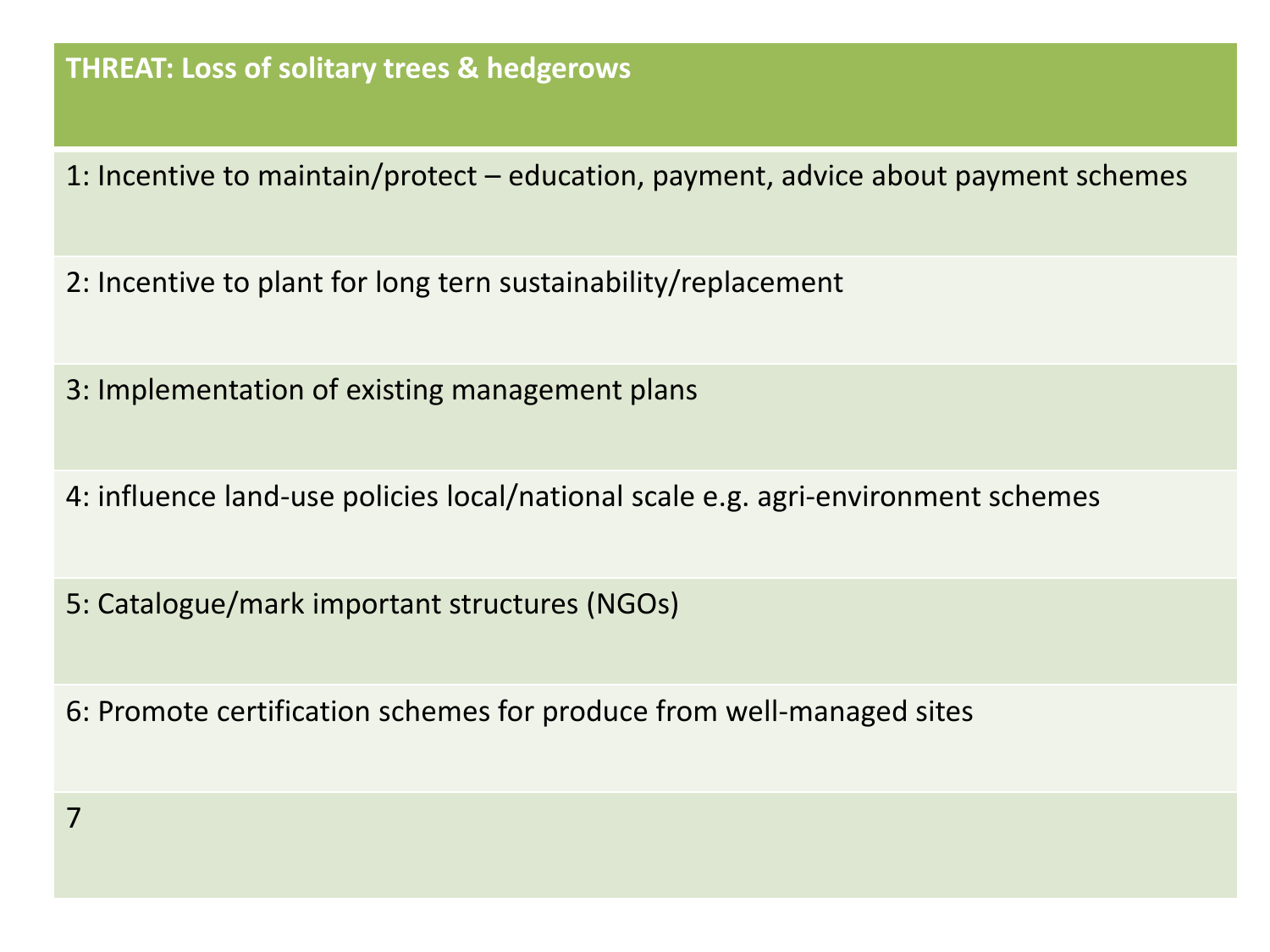#### 1: As 1

- 2: Influence local/national forest policy to protect suitable trees
- 3: Attention and action for old trees in orchards (almond, olive etc) and dahesa

| $\overline{4}$  |  |  |  |
|-----------------|--|--|--|
| $5\overline{)}$ |  |  |  |
| 6               |  |  |  |
| 7               |  |  |  |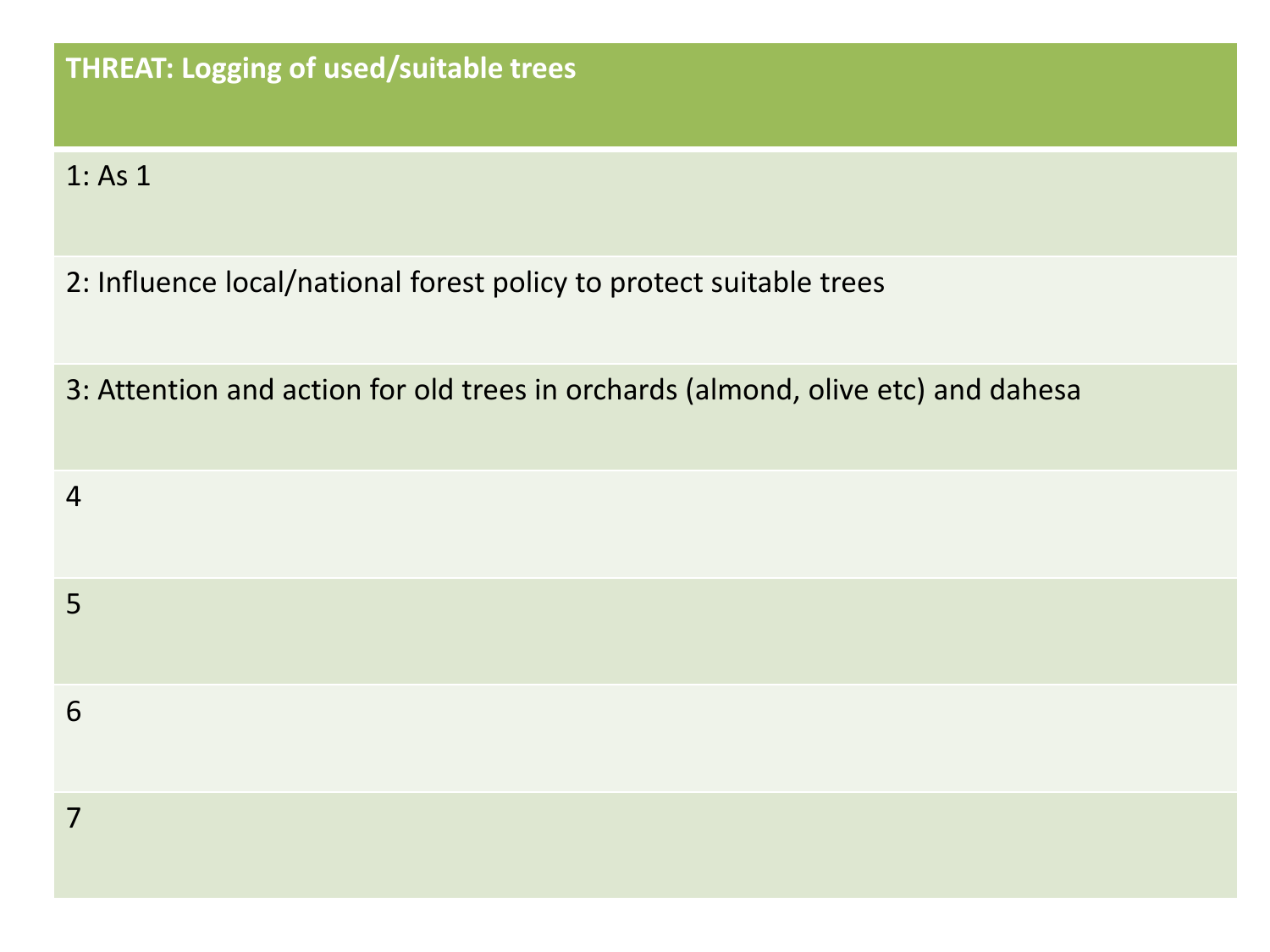#### **THREAT: Loss of old buildings**

4:

1: Preserve suitable/used ruins and abandoned buildings and manage for Rollers (and other species) through agreement/contract between NGOs and land owners (stakeholders)

2: Establish funding through AES – influence local/national policy to support management

3: Best practice guideline for sensitive restoration of old buildings

| 5 |  |  |  |
|---|--|--|--|
| 6 |  |  |  |
| – |  |  |  |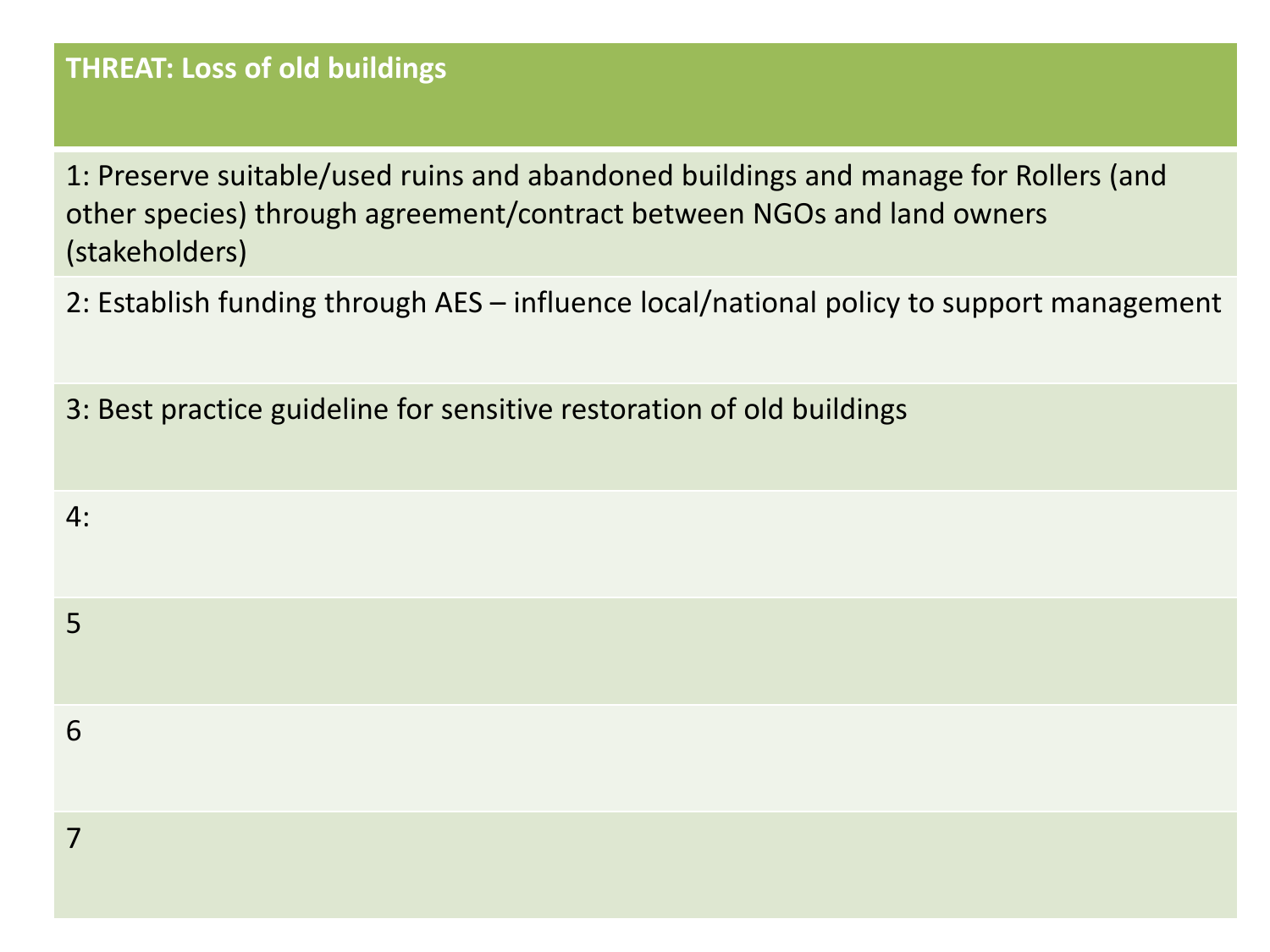## **THREAT: Predation & Invasive species**

1: Design nest boxes and surrounds to prevent access (manipulation of natural sites if possible)

2: If invasive, alien species – control predators

| $\overline{3}$ |  |  |
|----------------|--|--|
| $\overline{4}$ |  |  |
| 5 <sup>5</sup> |  |  |
| 6              |  |  |
| $\overline{7}$ |  |  |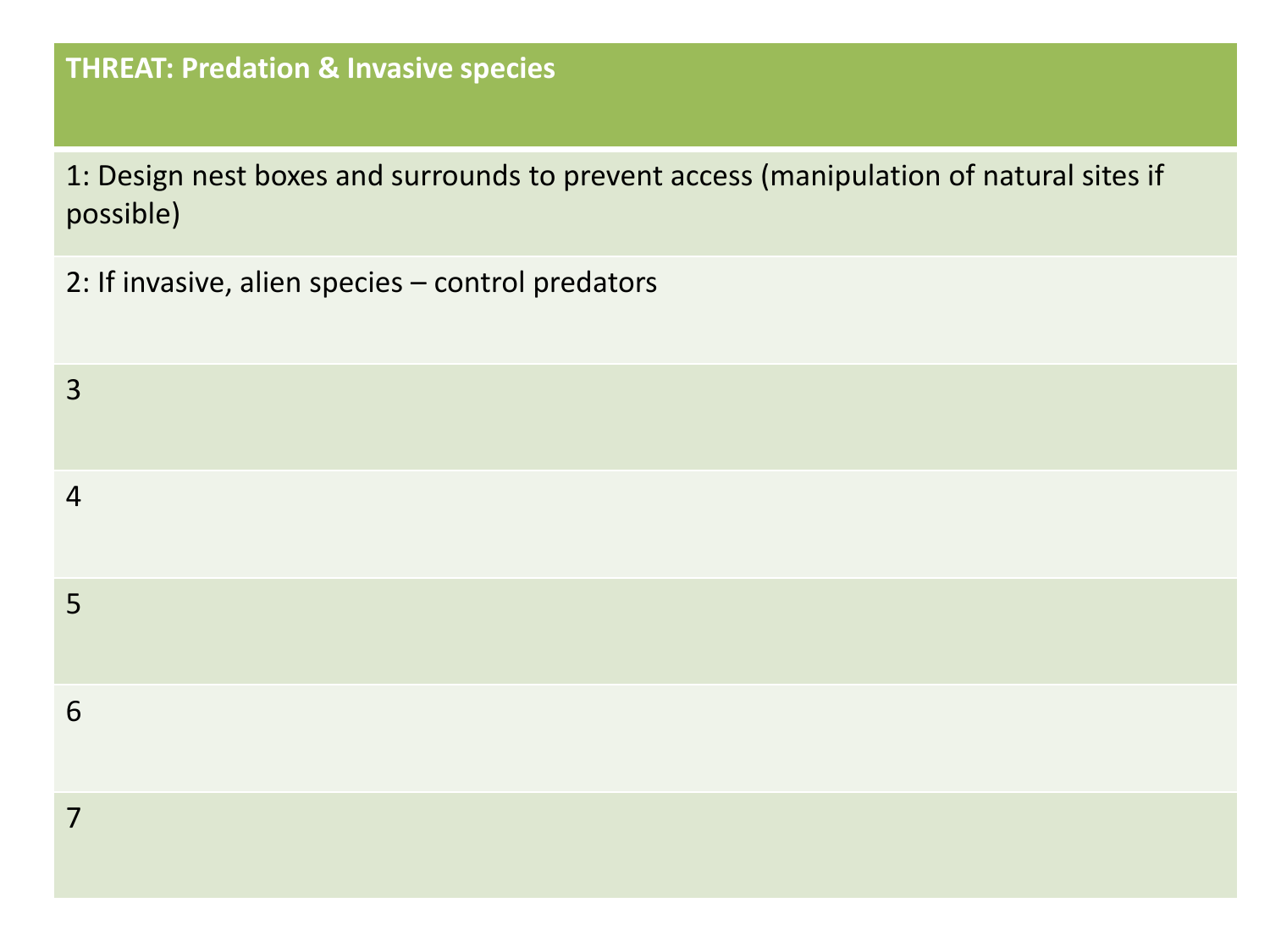**THREAT: Conversion of permanent grassland & Increasing habitat homogeneity**

1: Influence current agricultural and land-use policy (parcel size; hedgerows & noncropped areas – as 1 above)

2: Design, implement, advise farmers on availability of funding incentives (AES; Natura 2000) to protect

| 3: Promote certification schemes |  |
|----------------------------------|--|
| $\overline{4}$                   |  |
| $5\overline{)}$                  |  |
| 6                                |  |
| $\overline{7}$                   |  |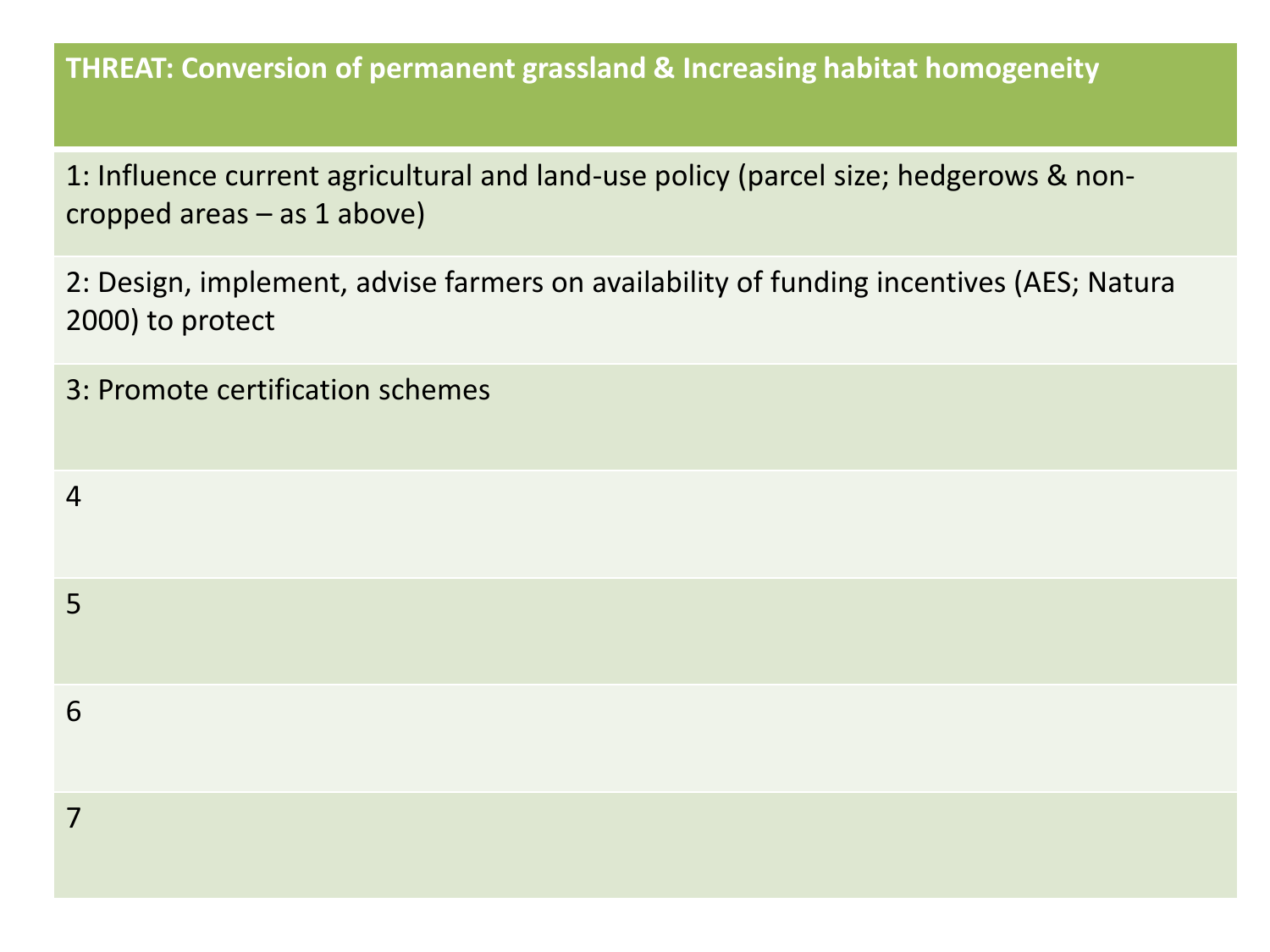#### **THREAT: Climatic conditions**

1: Educate (Donald Trump)! Contribution to mitigation access

2: Research

3: Food supplementation during extreme poor weather events

4: Nest box construction/design to reduce risk of over-heating

6

7

5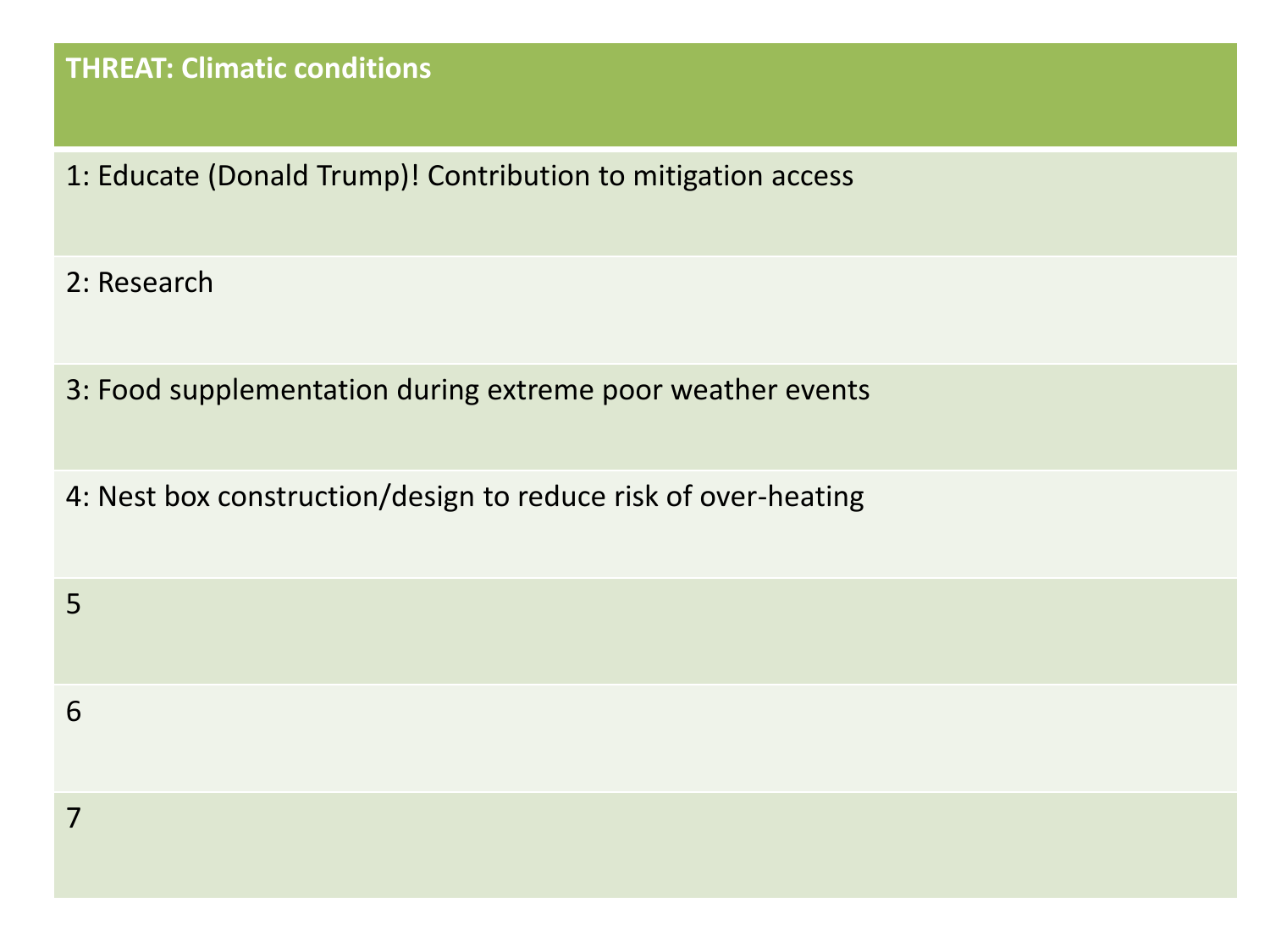1: influence land-use policies local/national scale e.g. agri-environment schemes

2: Promote certification schemes that reduce application (Organic; farmland bird friendly)

3: Awareness raising of impacts and promote e.g. precision farming

4: Research sub-lethal effects, direct/indirect effects of existing and new pesticides on Roller and their prey

5:

6

7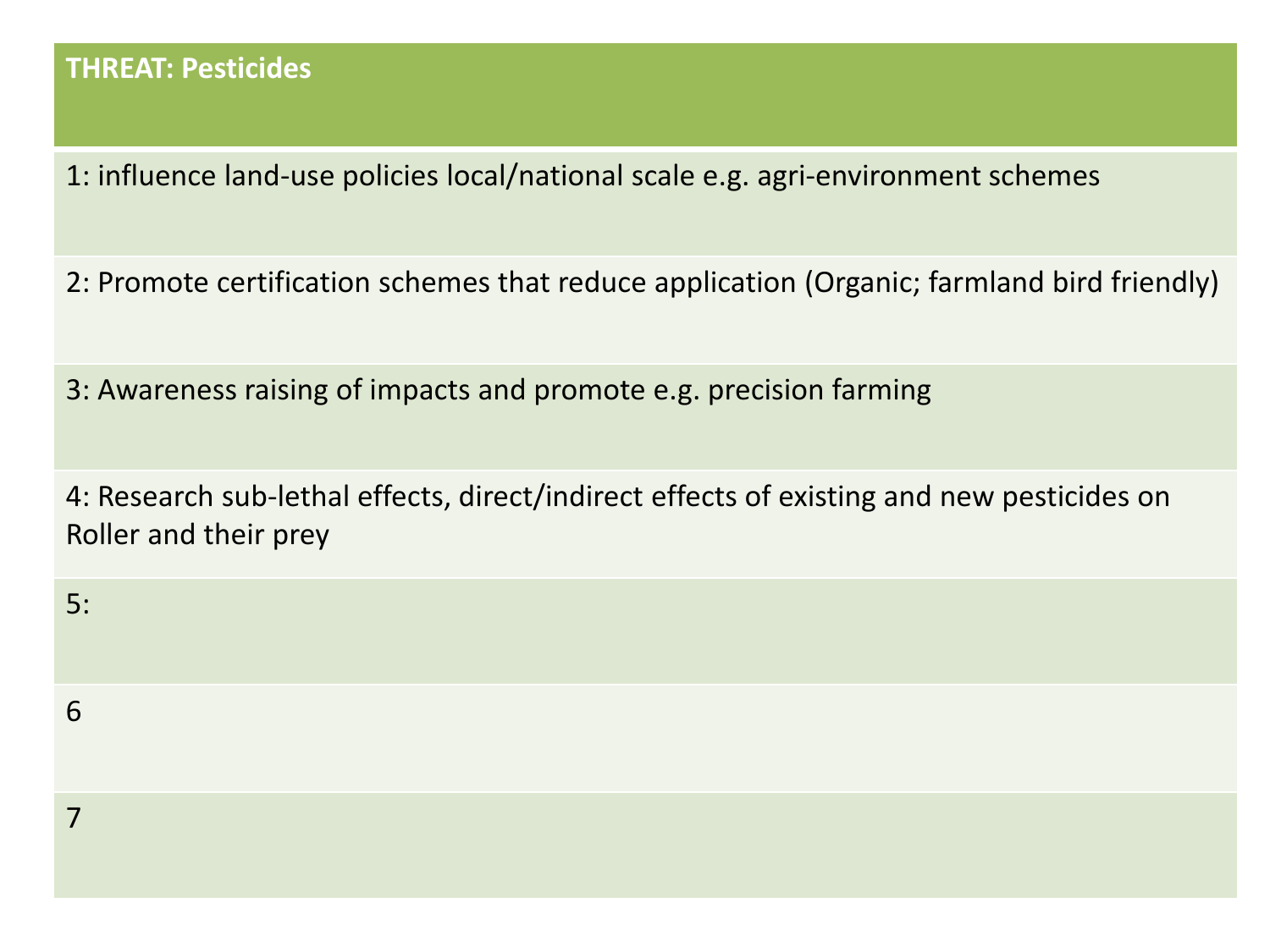### 1: As 1

2: Influence urban planning and flood management to reduce perceived risk of trees falling into waterways. Link to Water Framework Directive

| $\overline{3}$ |  |  |  |
|----------------|--|--|--|
| $\overline{4}$ |  |  |  |
| 5              |  |  |  |
| 6              |  |  |  |
| $\overline{7}$ |  |  |  |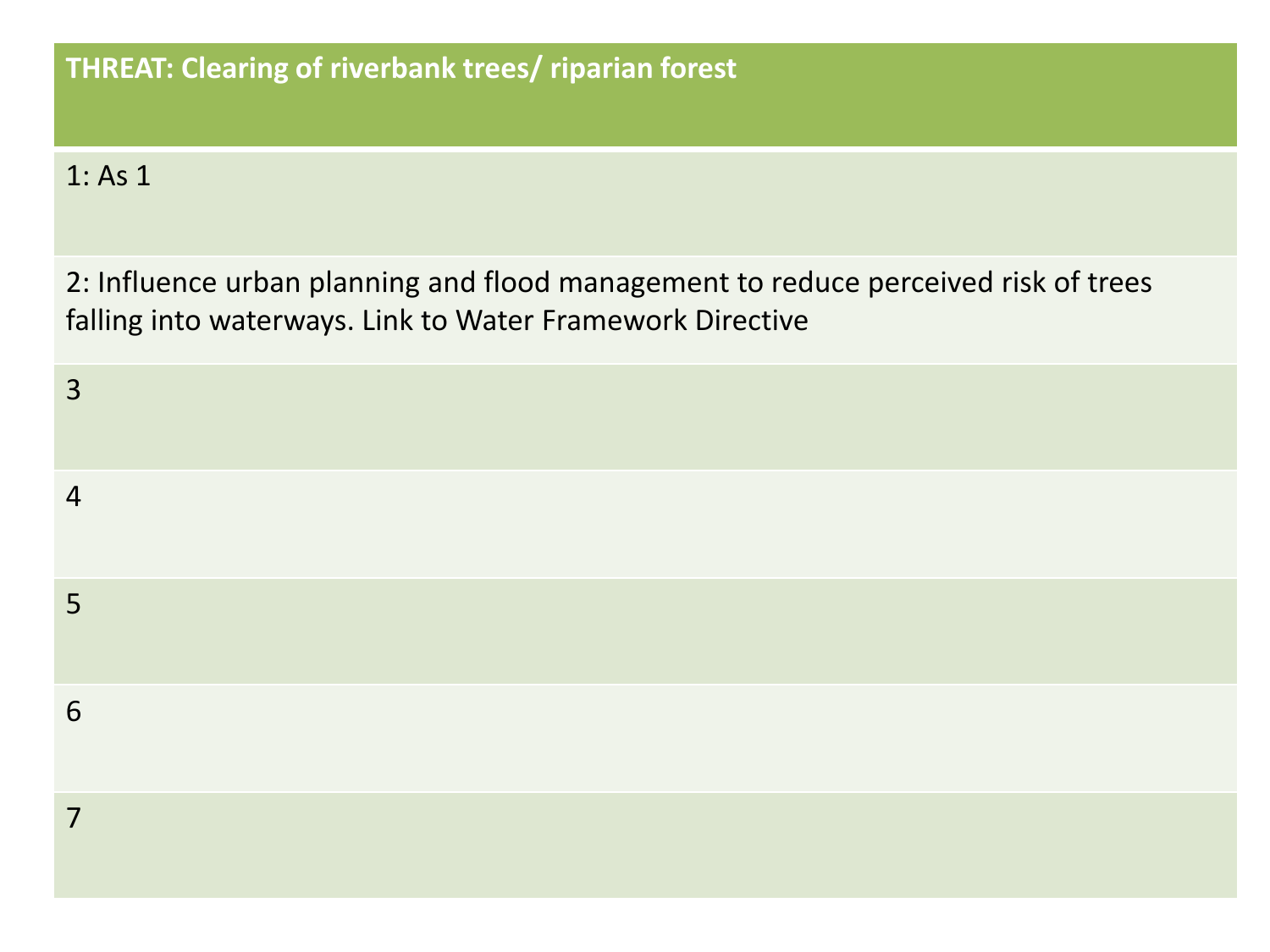1: As Conversion of permanent grassland/increasing habitat heterogeneity

2: Specific policy/management actions & incentives to prevent overgrazing, reduce inputs, delay cutting of silage

| $\overline{3}$ |  |  |  |
|----------------|--|--|--|
| $\overline{4}$ |  |  |  |
| $5\phantom{1}$ |  |  |  |
| 6              |  |  |  |
| $\overline{7}$ |  |  |  |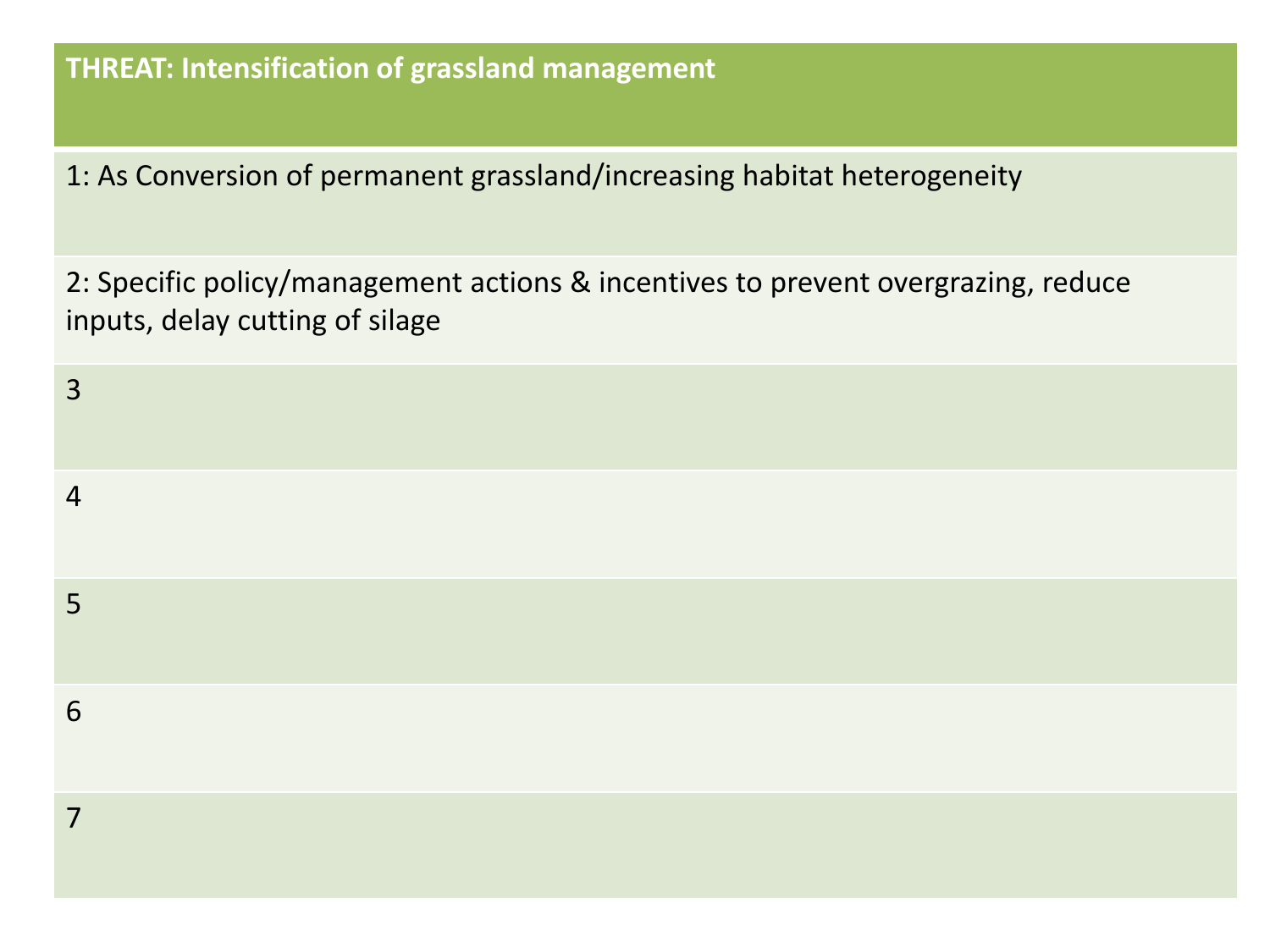## **THREAT: Urbanisation**

- 1: Influence and implement existing planning rules & regulations
- 2: Impact assessments for new developments.

| $\overline{3}$ |  |  |  |
|----------------|--|--|--|
| $\overline{4}$ |  |  |  |
| 5              |  |  |  |
| 6              |  |  |  |
| $\overline{7}$ |  |  |  |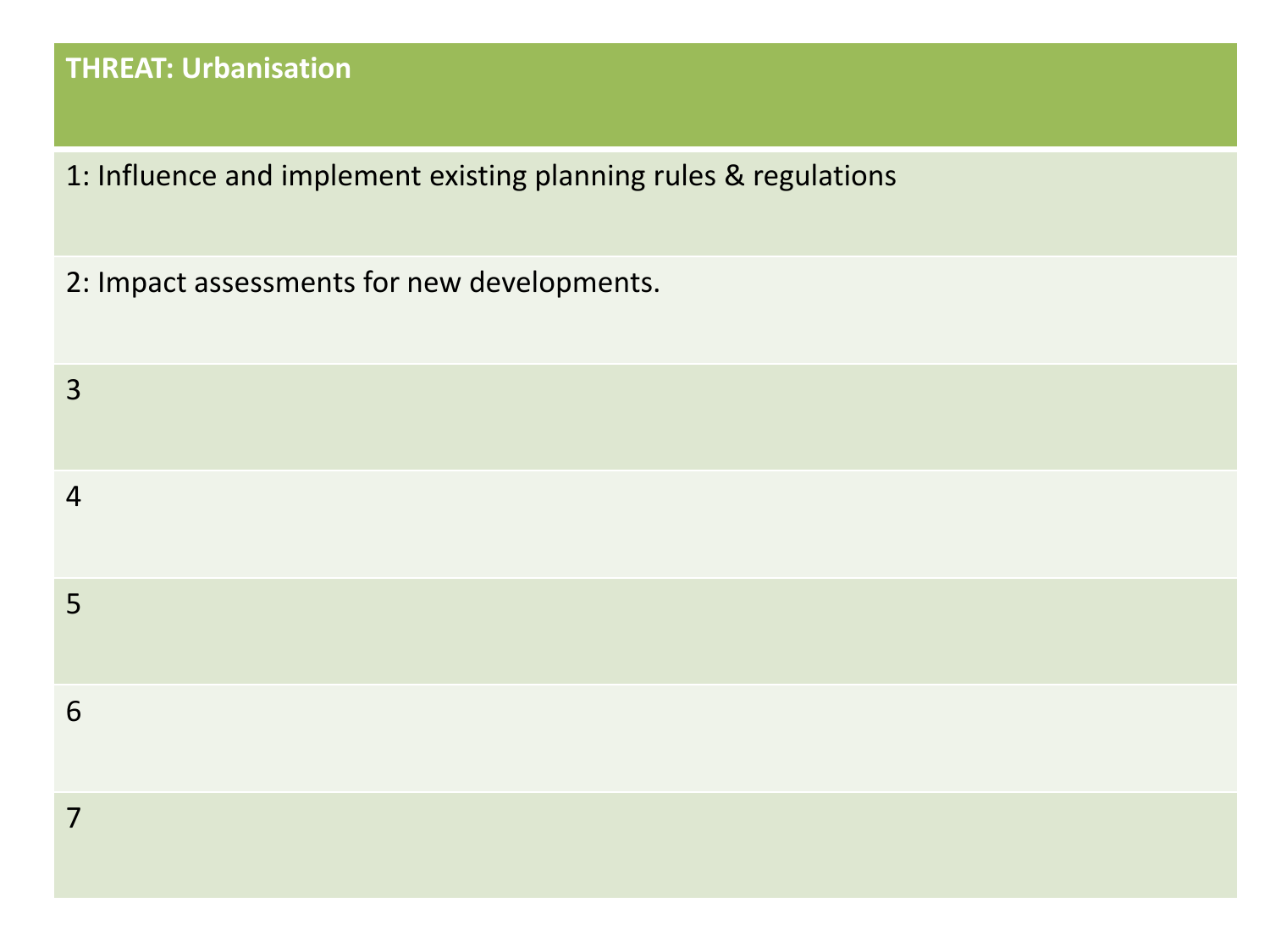#### **THREAT: Electrocution; direct & indirect effects of renewable energy**

1: Equip wires, powerlines with existing devices to avoid collisions (direct impact)

2: equip electricity posts with devices to avoid electrocution (direct impact)

3: promote bird friendly wind turbines (direct impact)

5

6

7

4: Indirect effects of wind, solar, other energy production systems – installations to be subject of thorough and correct EIA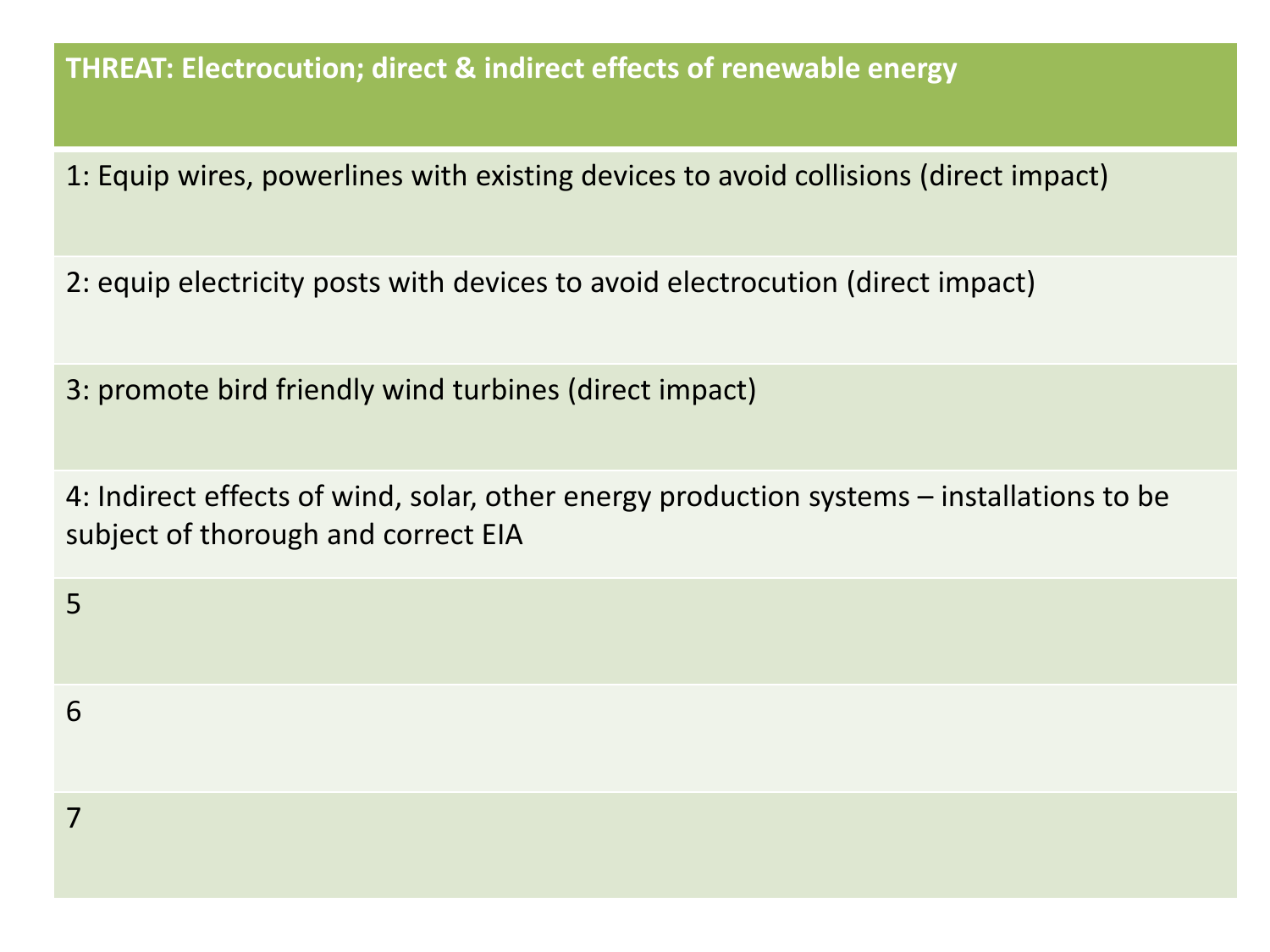## **THREAT: Roadkill**

1: put protection devices where possible

2: implement speed reduction systems where breeding/feeding sites close to roads

| $\overline{3}$  |  |  |  |
|-----------------|--|--|--|
| $\overline{4}$  |  |  |  |
| $5\overline{)}$ |  |  |  |
| 6               |  |  |  |
| $\overline{7}$  |  |  |  |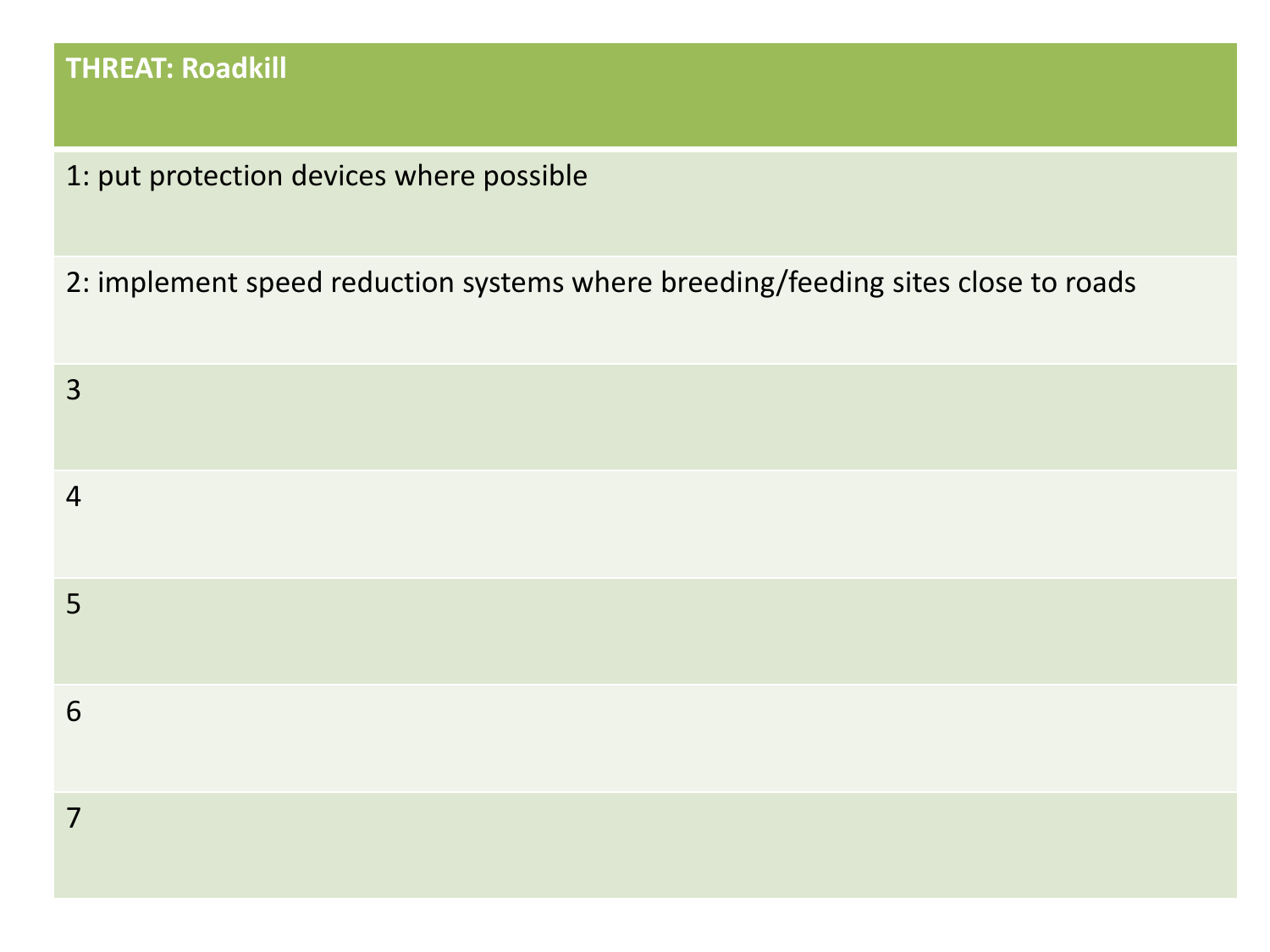## **THREAT: Disappearance of excavators**

1: research on population trends on excavating species (Beaters, woodpeckers)

2: Design management actions to promote/protect excavator species

| 3              |  |  |  |
|----------------|--|--|--|
| $\overline{4}$ |  |  |  |
| $5\phantom{1}$ |  |  |  |
| 6              |  |  |  |
| $\overline{7}$ |  |  |  |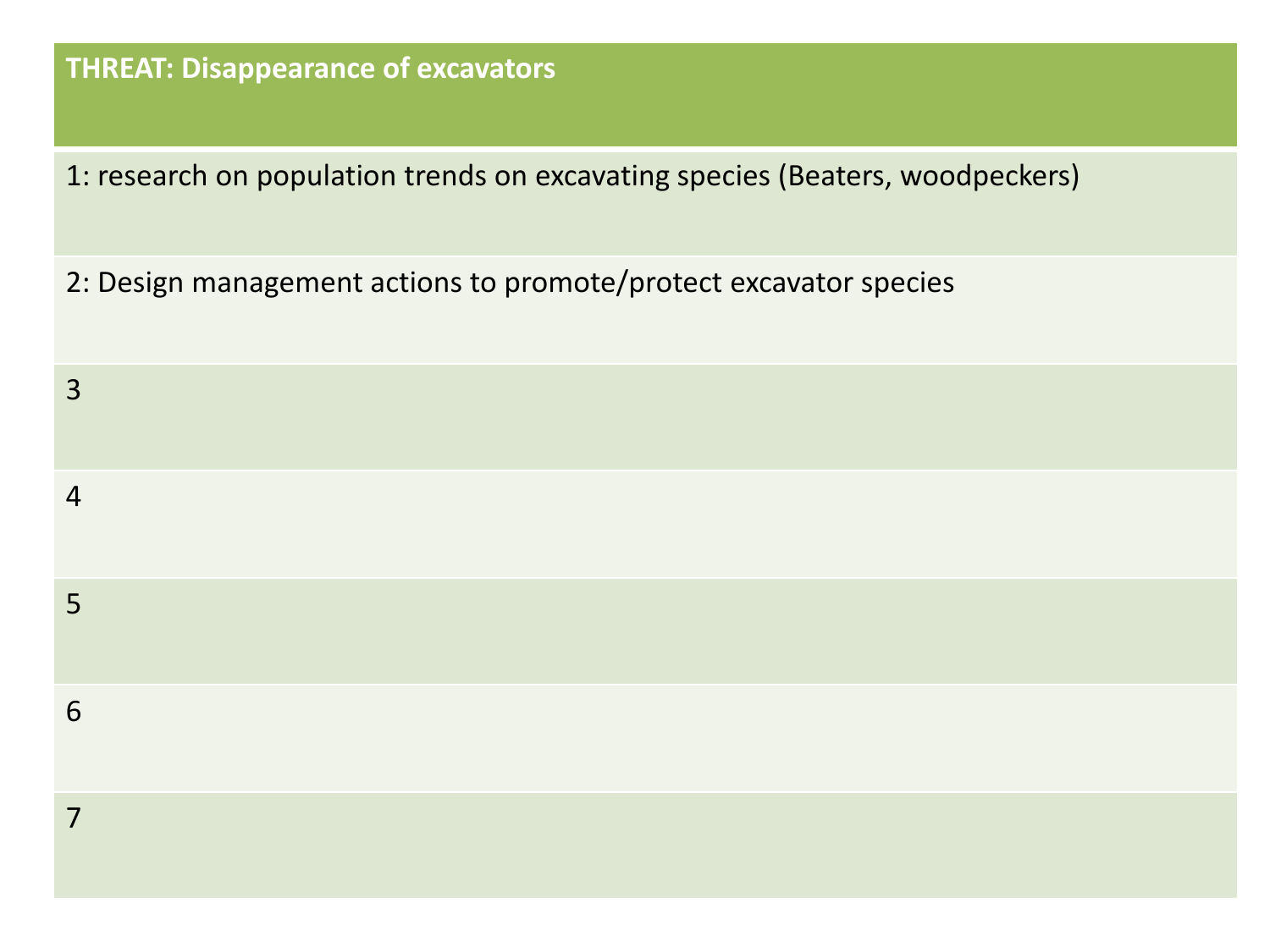1: Promote/Protect natural nest holes rather than resort to nest boxes installation whenever possible. Require associated actions to protect/establish natural nest sites (e.g. sand cliffs, tree planting) if nest boxes installed.

2: Organise roller conservation groups to support long-term maintenance of existing nest box schemes – repair & replace for sustainable provision

3: Design, install nest boxes with greatest longevity and which are most ¨future-proof¨ e.g. to reduce over-heating. Best practice guidelines about design and installation

4: Clear recognition that nest boxes are temporary solution and discuss policy and management recommendations accordingly.

5: Promote diversity of nest site options so not ¨fixed¨ specialisation on nest boxes

7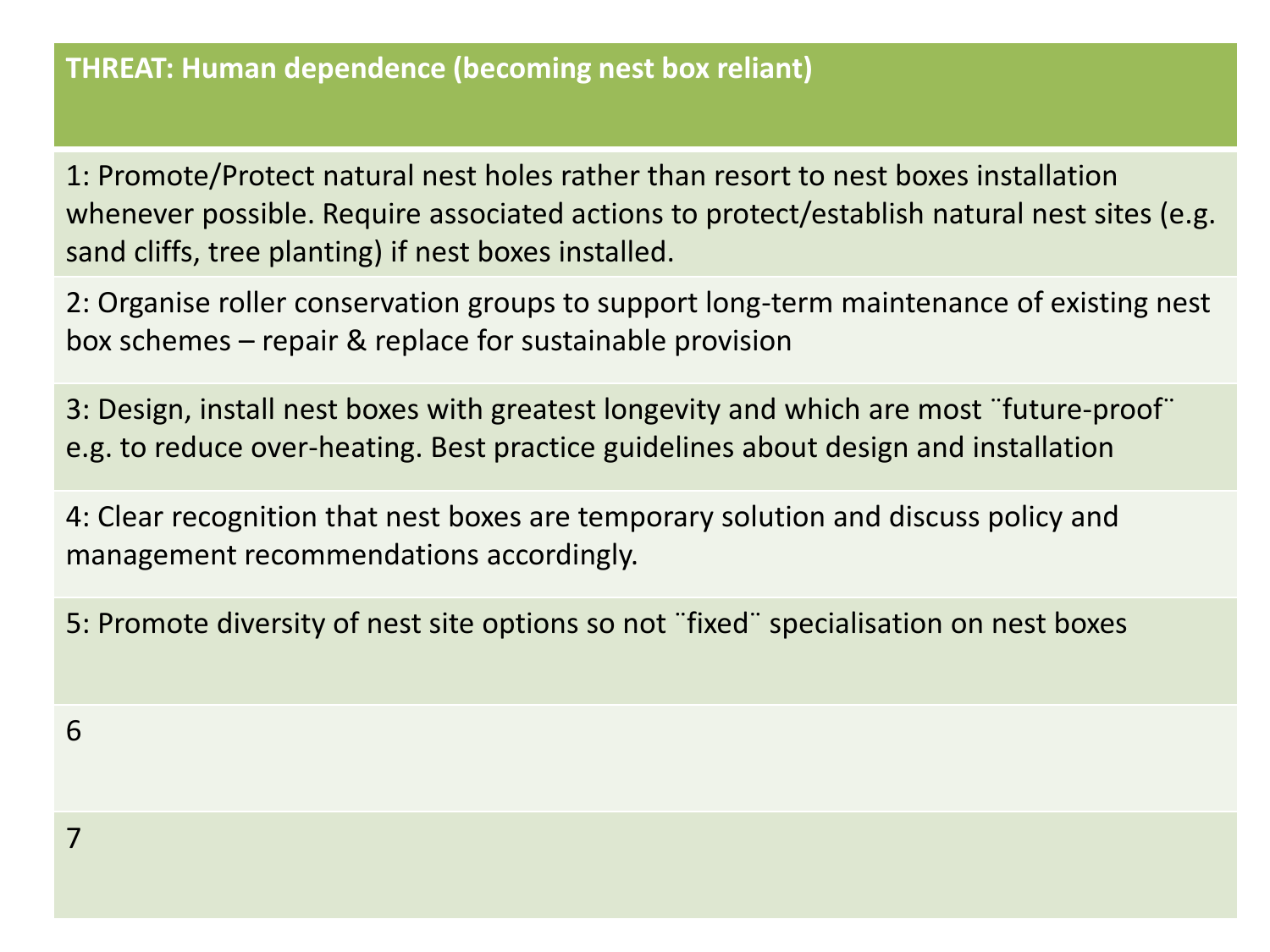#### **THREAT: Sand cliffs disturbed or destroyed**

- 1: Build inventory and protection strategy for existing sand cliff breeding sites
- 2: Develop guidelines to restore sand cliffs
- 3: Introduce ¨guarding regime¨ to reduce disturbance during key breeding period.

| $\overline{4}$ |  |  |  |
|----------------|--|--|--|
| 5              |  |  |  |
| 6              |  |  |  |
| 7              |  |  |  |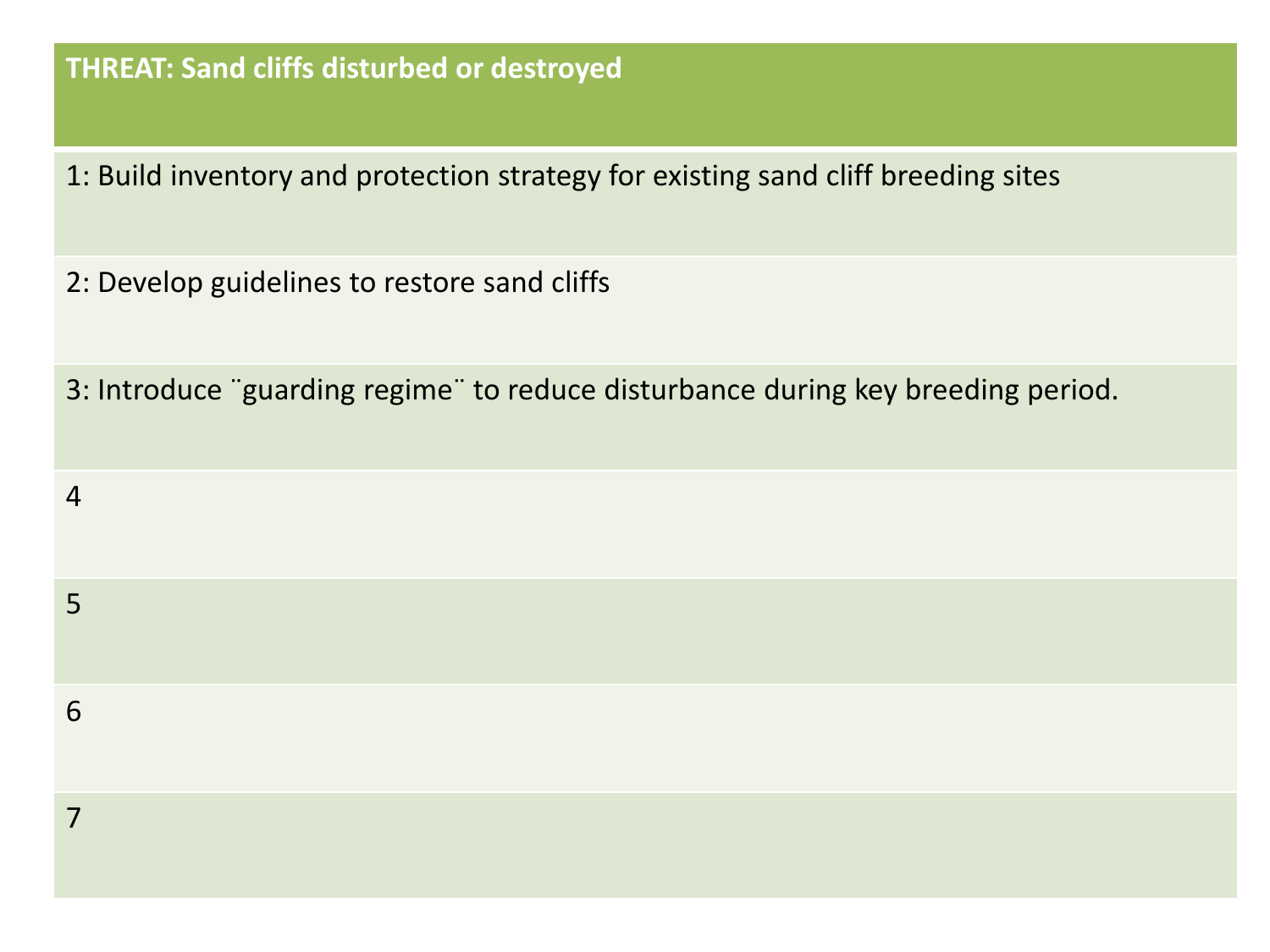1: Research on temporal and spatial dynamics of key prey species in different habitats

2: Develop standardised methodology for measuring biomass to facilitate crosspopulation analyses of critical thresholds etc

3: Maintenance of habitat diversity, fallow areas, provision of wood piles/manure piles/sawdust to increase abundance.

| 4: |  |  |
|----|--|--|
| 5  |  |  |
| 6  |  |  |
| 7  |  |  |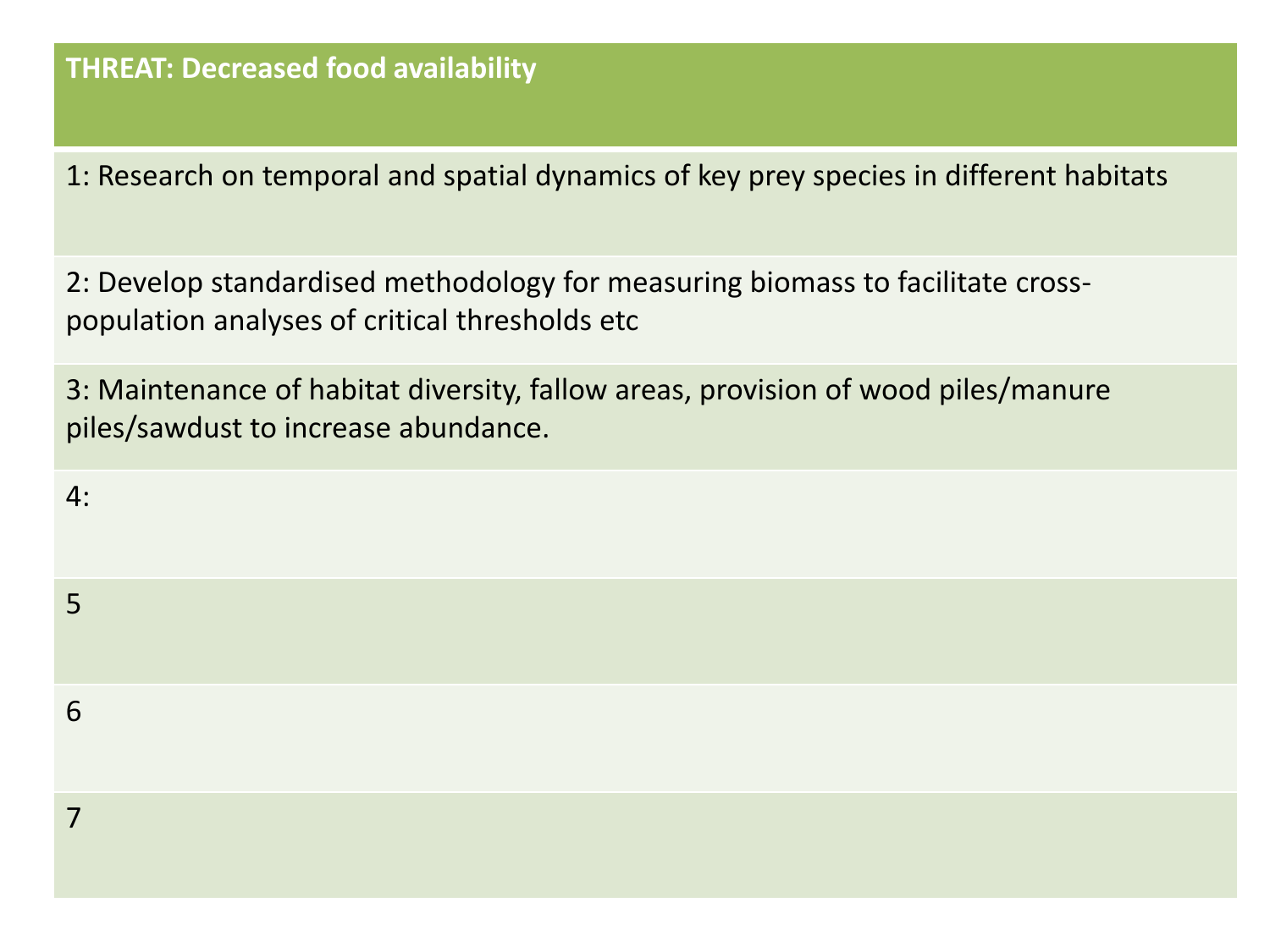## **THREAT: Land abandonment and reduced management**

1: Incentive continued extensive management – local/national policy and practical implementation

| 2:             |  |
|----------------|--|
| $\overline{3}$ |  |
| $\overline{4}$ |  |
| $5\phantom{.}$ |  |
| 6              |  |
| $\overline{7}$ |  |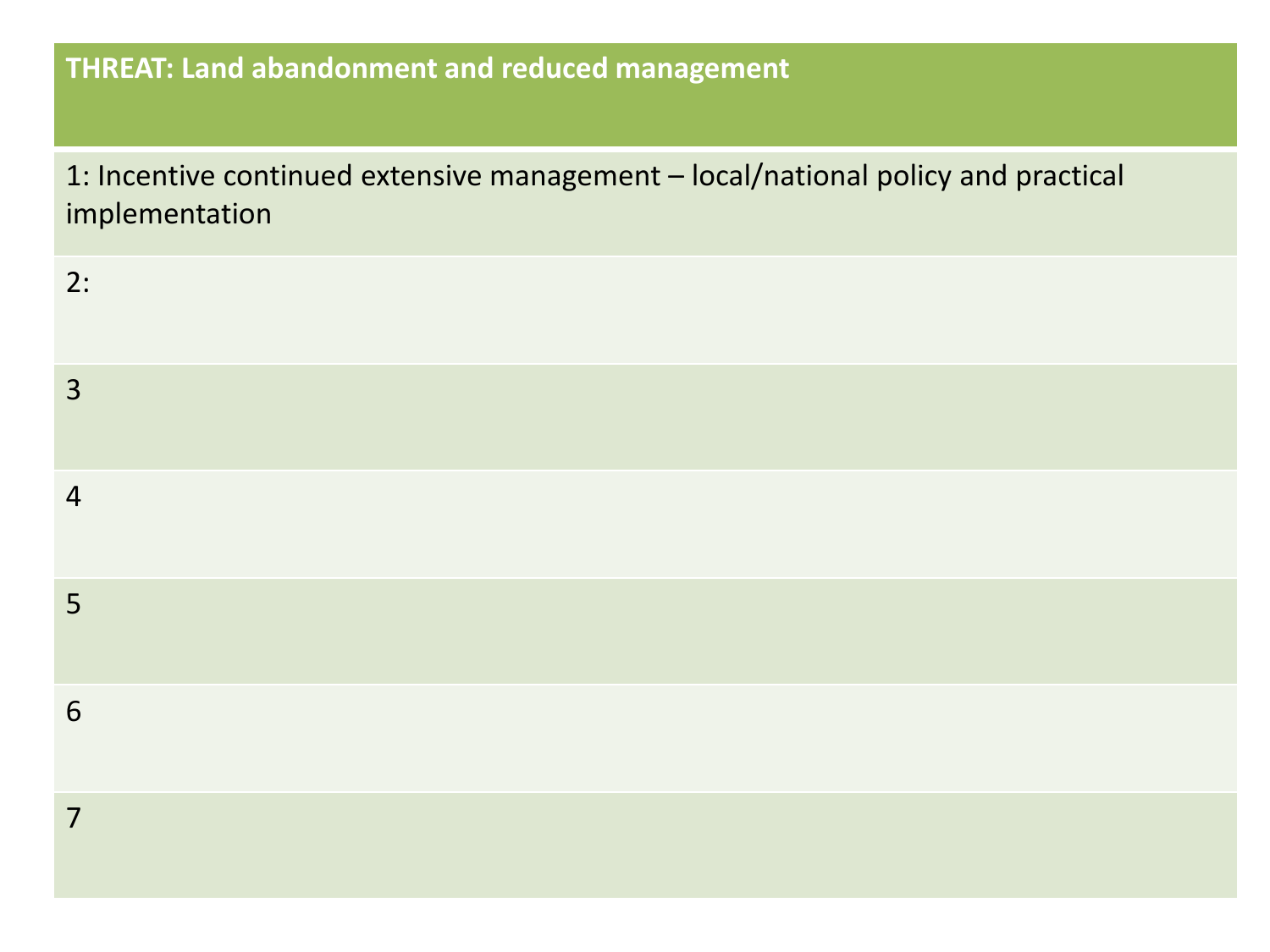### **THREAT: Nest site competition**

1: Research to establish dominance hierarchy

2: Manipulate nest boxes to prevent access; promote natural nest site availability for Rollers

| $\overline{3}$ |  |  |  |
|----------------|--|--|--|
| $\overline{4}$ |  |  |  |
| $5\phantom{1}$ |  |  |  |
| 6              |  |  |  |
| $\overline{7}$ |  |  |  |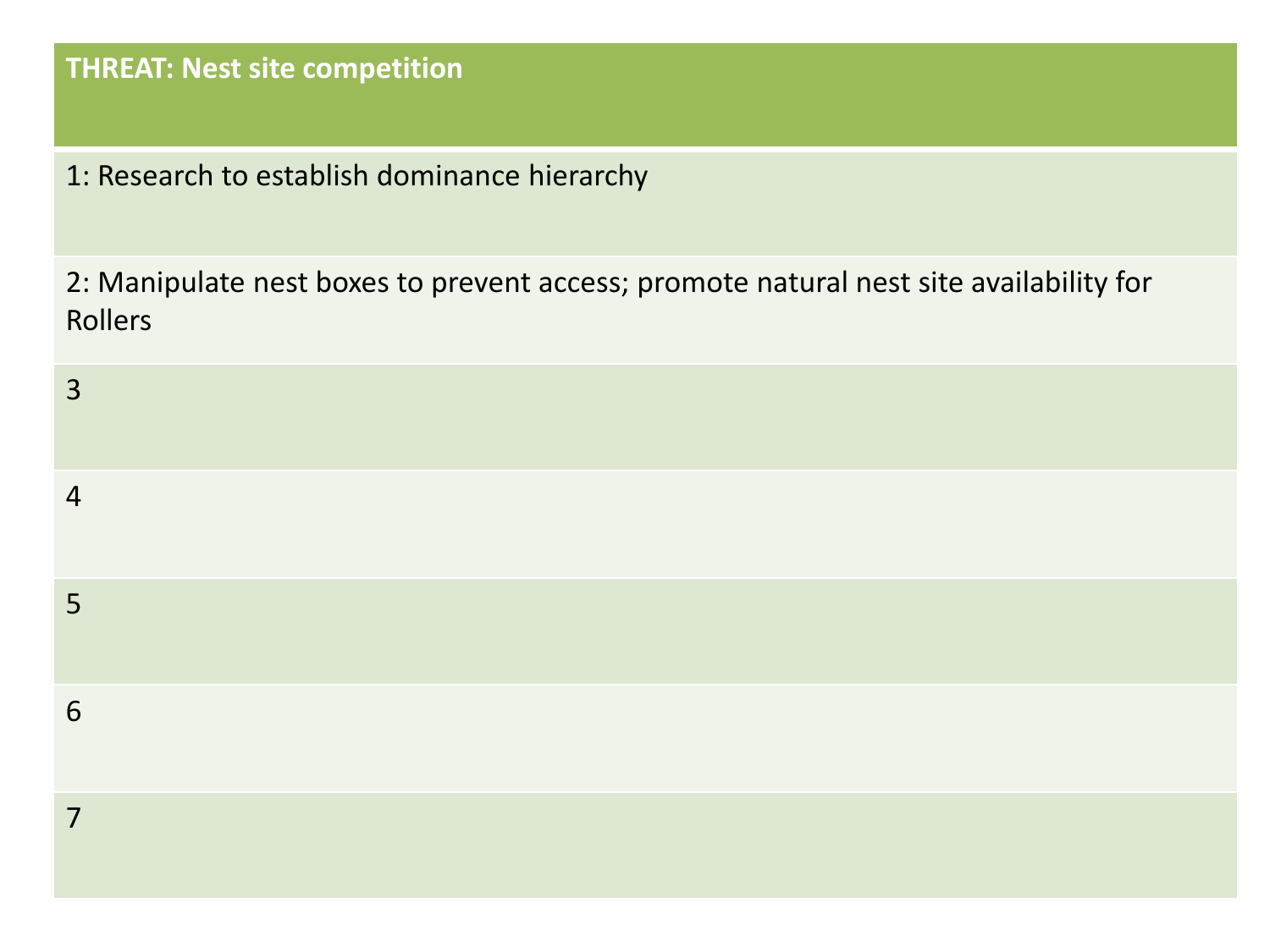#### **THREAT: Disturbance at nest**

1: Raise awareness about impact of disturbance – administration, local community, photographers; produce best practice guidelines & code of conduct for photographers

2: Establish volunteer nest guarding system

3: Provide infrastructure for low disturbance photography (e.g. hides) where practical

| $\overline{4}$ |  |  |  |
|----------------|--|--|--|
| 5              |  |  |  |
| 6              |  |  |  |
| $\overline{7}$ |  |  |  |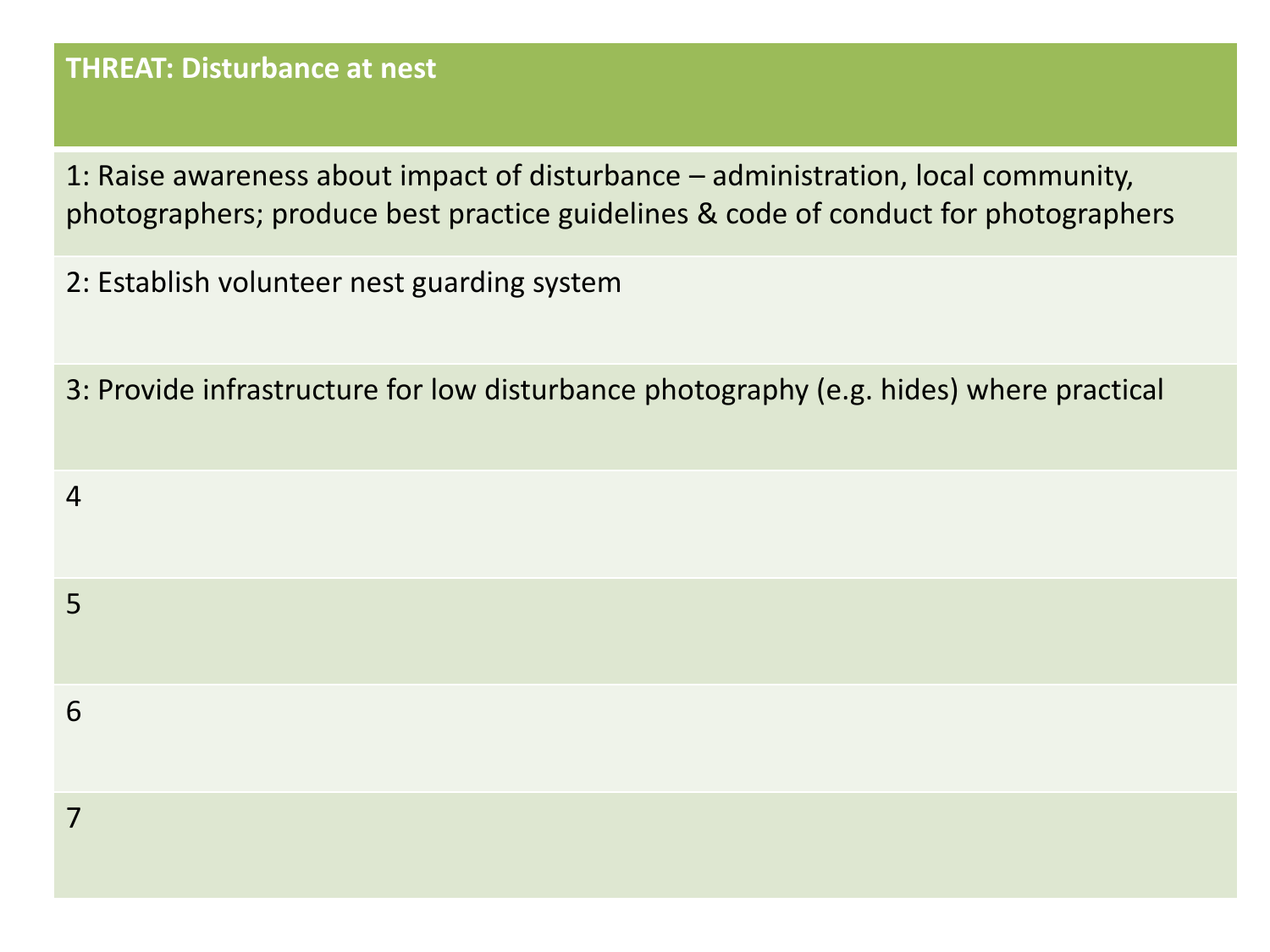## **THREAT: Afforestation of pasture/fallow land**

| 1: Influence local/national land-use policy |
|---------------------------------------------|
| $\overline{2}$                              |
| $\overline{3}$                              |
| $\overline{4}$                              |
| 5                                           |
| 6                                           |
| $\overline{7}$                              |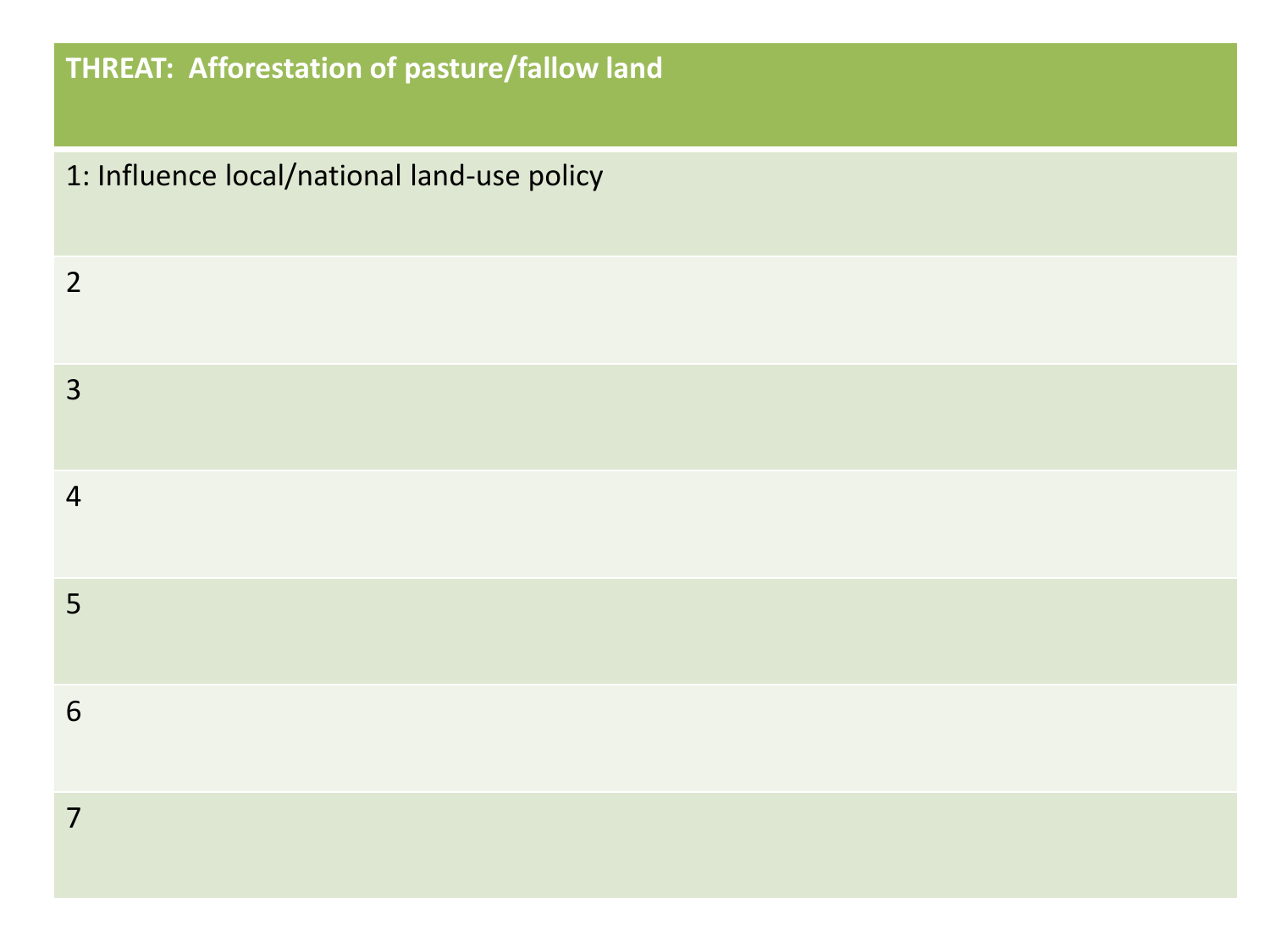# **THREAT: Intensification of forest management**

| 1: Influence local/national forestry policy |
|---------------------------------------------|
| $\overline{2}$                              |
| $\overline{3}$                              |
| $\overline{4}$                              |
| 5                                           |
| 6                                           |
| $\overline{7}$                              |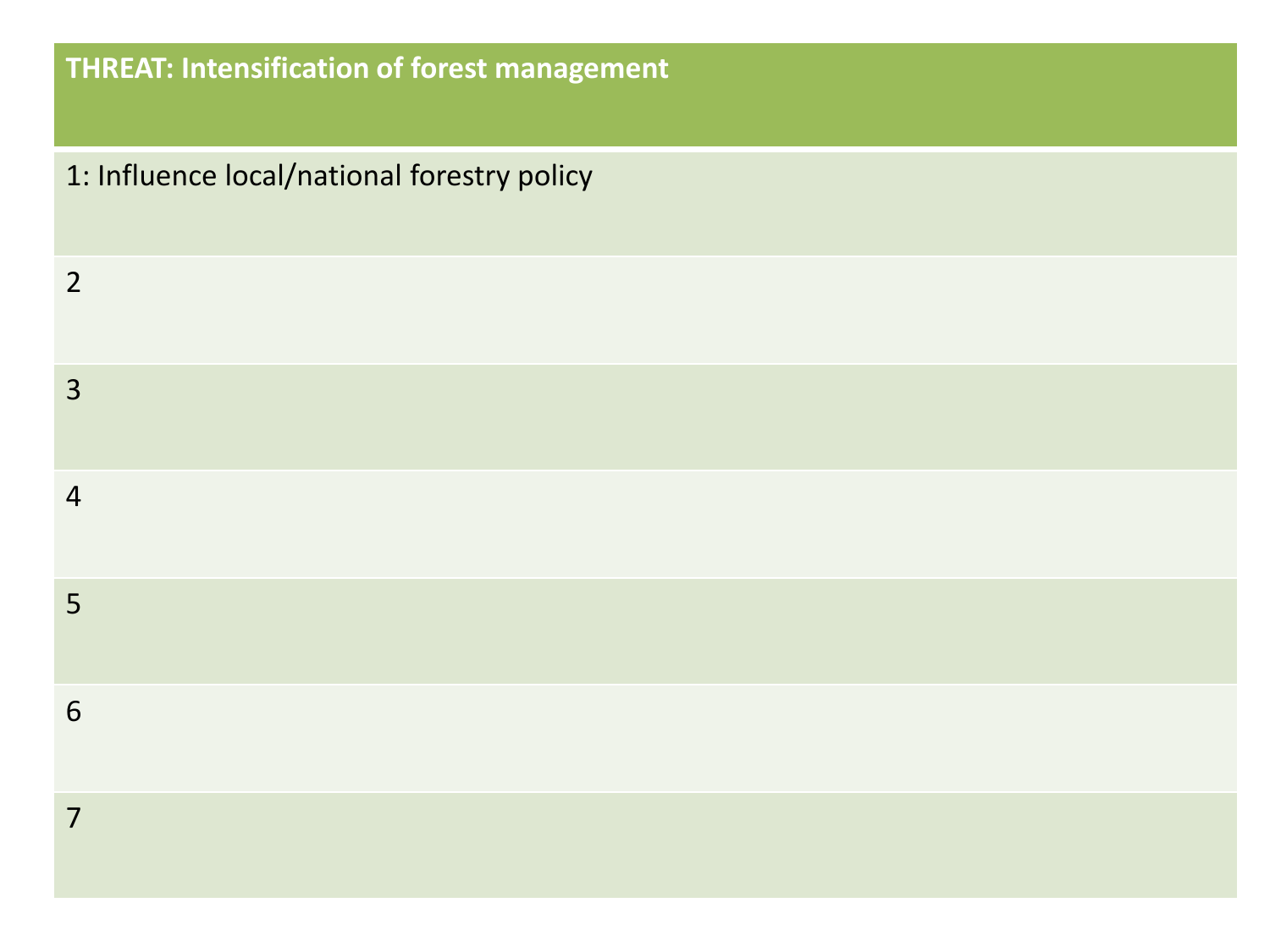## **THREAT: Parasites**

1: RESEARCH - lethal and sub-lethal effects, parasite loads in different nest types & habitats

| $\overline{2}$ |  |  |  |
|----------------|--|--|--|
| $\overline{3}$ |  |  |  |
| $\overline{4}$ |  |  |  |
| 5              |  |  |  |
| 6              |  |  |  |
| $\overline{7}$ |  |  |  |